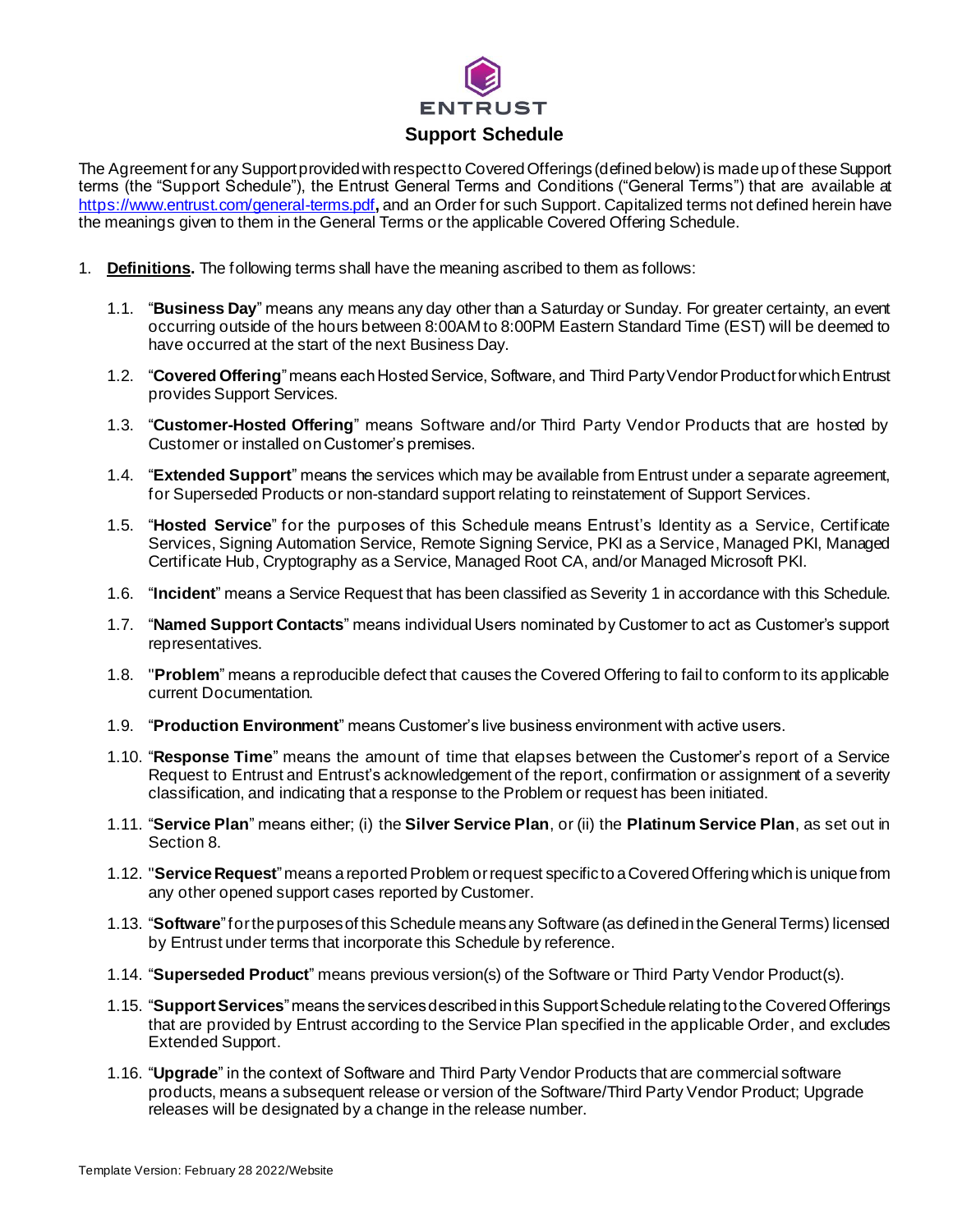

- 2. **Support Provision.** Entrust will provide the Support Services in accordance with the applicable Service Plan set out in the Order.
- 3. **Additional Benefits.** Customers who have purchased a Platinum Service Plan may be entitled to receive certain additional benefits relating to the specific type of Covered Offering that they have purchased, as set out in the Platinum Service Plan Documentation.
- 4. **Support Term.** The Offering Term for Support Services is as set out in the applicable Order, or, if not specified in the applicable Order, is for a period of twelve (12) months.

## 5. **Support Fees.**

- 5.1. Any and all fees for the Support Services will be as set out in the applicable Order and are payable in accordance with the Order and the General Terms.
- 5.2. Customer may reinstate lapsed Support Services for any currently-supported version of the Software by paying all support fees in arrears to a maximum of thirty-six (36) months. Notwithstanding the foregoing, to the extent Entrust reasonably determines that reinstatement of Support Services would require non-standard assistance (e.g. as a result of issues excluded from the scope of this Schedule), such support shall be considered Extended Support.

## 6. **Customer's Responsibilities**.

- 6.1. For Customer-Hosted Offerings, Customer shall establish proper backup procedures, in accordance with the process Documentation provided by Entrust, necessary to (i) replace critical data in the event of loss or damage to such data from any cause, (ii) recover the system in the event of error, defect or malfunction.
- 6.2. Customer will be responsible for nominating Named Support Contacts up to the maximum number permitted under the applicable Service Plan. The Named Support Contacts will be registered in Entrust's systems in association with Customer's account, and Customer may update its Named Support Contacts from time to time. Customer shall ensure that its Named Support Contacts are educated and trained in the proper use of the Covered Offerings in accordance with applicable Documentation.
- 6.3. Customer, through its Named Support Contacts, will be responsible for providing First Line Support to Customer's Users of the Covered Offerings. "First Line Support" means the provision of a direct response to all of Customer's Users with respect to inquiries concerning the performance, functionality or operation of the Covered Offerings; initial diagnosis and trouble-shooting of Problems with the Covered Offerings; and addressing inquiries and Problems reasonably solvable with reference to the associated Documentation for the Covered Offerings. If, after commercially reasonable efforts, Customer is unable to answer, diagnose or resolve Problems with the Covered Offerings, one of the Named Support Contacts may contact Entrust to make a Service Request. Further, if Customer believes an Service Request may be a Severity 1 Incident, it must make the Service Request by telephone.
- 6.4. When making a Service Request, Customer shall provide:
	- 6.4.1. All relevant system configuration settings, and keep Entrust informed of any relevant changes made to it. Customer is responsible for re-validating any configuration settings prior to moving to a Production Environment.
	- 6.4.2. Access to qualified functional or technical personnel to aid in diagnosis and to assist in repair or remediation of any Problem reported in the Service Request
	- 6.4.3. Upon Entrust's request, additional data deemed necessary or desirable by Entrust to reproduce the environment in which a reported Problem occurred, or to otherwise address the Service Request.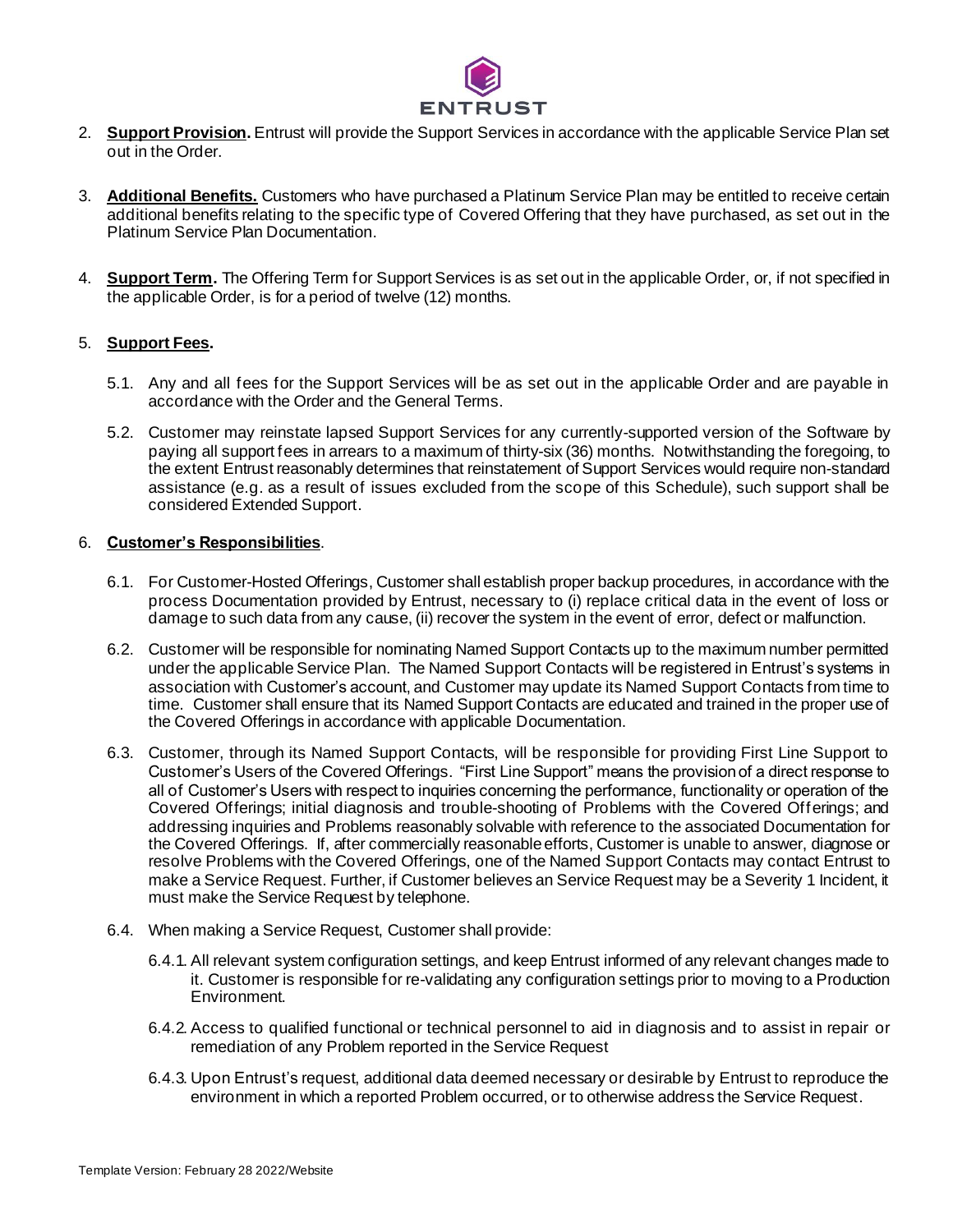

- 6.5. For Severity 1 Incidents, Customer must have dedicated resources available to work on the issue on an ongoing basis during the reported Incident. If no dedicated Customer resources are available, Entrust's obligations with respect to the Incident will be suspended until such time as such resources become available.
- 6.6. Unless specifically permitted in the applicable Agreement, Customer (and its Named Support Contacts) shall only contact Entrust, and not any of its suppliers or licensors, with questions or Problems relating to the Covered Offerings.
- 7. **Support Services.** Support Services include the following services:
	- 7.1. Entrust Support Portal. Entrust makes available a support portal which is accessible 24 hours a day, 7 days a week except for any downtime experienced due to periodic maintenance or network unavailability, which if scheduled, will occur on the weekend. Notice of any scheduled downtime is provided on the portal. Customer may use the portal to:
		- 7.1.1. access and view Documentation for the Covered Offerings, support knowledge base, the Entrust support newsletter, Software lifecycle information, and security bulletins;
		- 7.1.2. download (where applicable) Covered Offerings; and
		- 7.1.3. log, view and receive updates on Customer's Service Requests.
	- 7.2. Entrust will provide Second Line Support for the Covered Offerings, which will be available by telephone, chat and email. "Second Line Support" means (i) communicating with Customer's Named Support Contacts with respect to Service Requests; (ii) diagnosis of Problems reported in Service Requests; (iii) addressing Problems reported in Service Requests to the extent that they are within Entrust's control. The availability of Second Line Support is set out in the applicable Service Plan. With respect to suspected Severity 1 Incidents reported by telephone, if the call is not immediately answered, and Customer leaves a voicemail reporting a suspected Severity 1 Incident, Entrust shall use commercially reasonable efforts to acknowledge and confirm the classification within one (1) hour of receipt of the voicemail ("Immediate Incident Response Time").
	- 7.3. Support for Third Party Vendor Products.
		- 7.3.1. If Entrust provides Support Services for any Third Party Vendor Product, as specified in an Offering Schedule, Order, or as agreed by the parties in writing, Entrust will use commercially reasonable efforts to support such Third Party Vendor Product in the same manner as other Covered Offerings, with the following exceptions: (a) if resolution of any Service Request requires changes or fixes to the Third Party Vendor Product or other assistance from the third party vendor, Entrust's sole obligation will be to escalate such Service Request to the applicable vendor; and (b) any time periods set out in this Schedule shall exclude any time during which Entrust is required to wait for a response or resolution from the vendor.
		- 7.3.2. Customer will be responsible for testing any changes or fixes provided by the vendor to fix any Problems relating to a Third Party Vendor Product and notify Entrust if any additional issues or deficiencies are identified or if the change or fix does not resolve the Problem (or creates a new one).
		- 7.3.3. Unless otherwise agreed by the parties in writing, Customer will not contact the vendor of any Third Party Vendor Product directly, but instead will communicate any Service Requests to Entrust.
	- 7.4. Service Request Classification. When Customer makes a Service Request, Entrust will, in consultation with Customer, first classify the Service Request according to its severity and nature. The Service Request will then be logged in Entrust's Service Request tracking system and classified into one of the following categories below. If Customer believes a Service Request may be a Severity 1 Incident, it must report the Incident by telephone.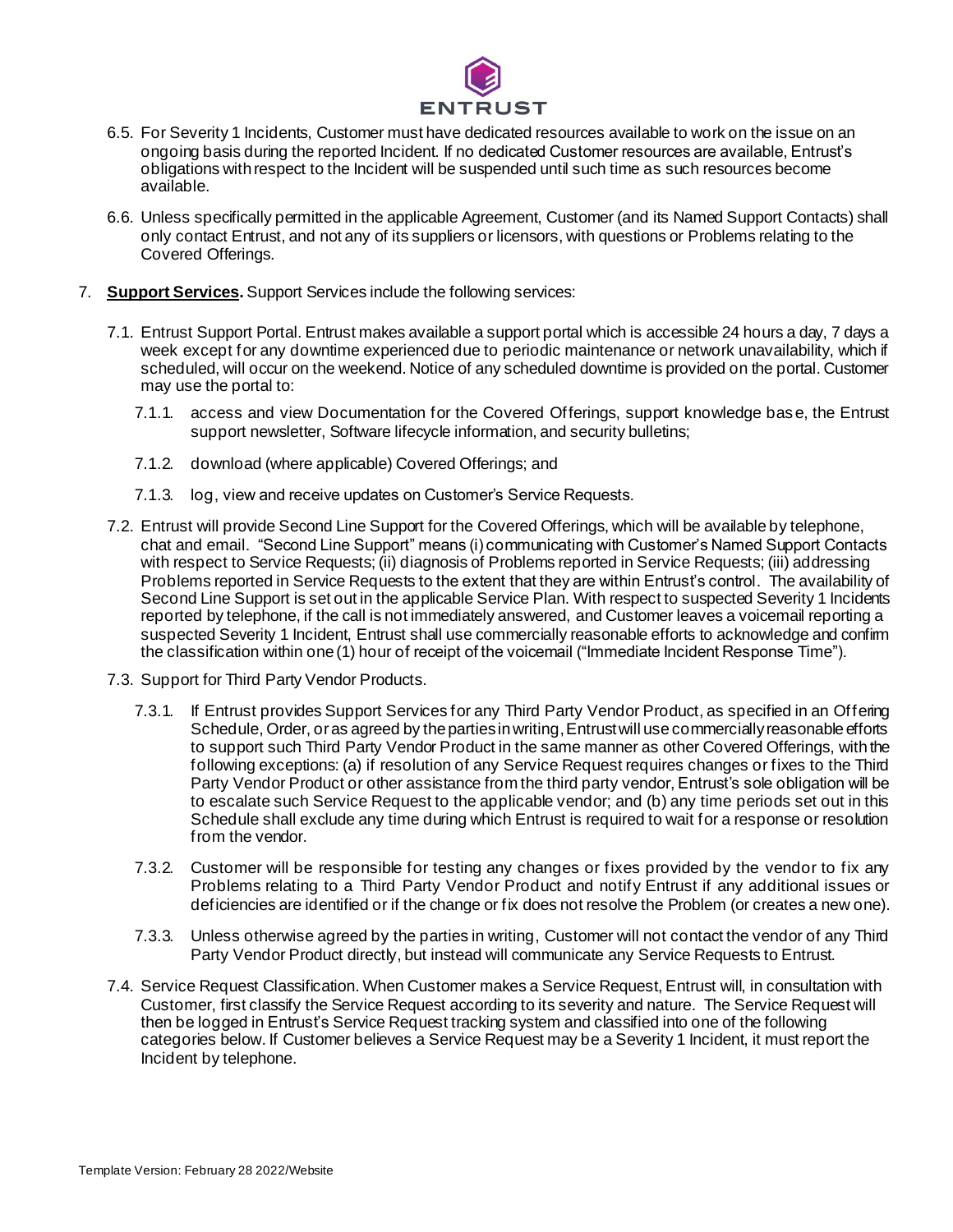

| Severity 1 | Production server or other mission critical system(s) are down and no workaround is<br>immediately available.                                                                                                                |
|------------|------------------------------------------------------------------------------------------------------------------------------------------------------------------------------------------------------------------------------|
| Severity 2 | Major functionality is impacted or significant performance degradation is experienced. The<br>situation is causing a high impact to portions of Customer's business operations and no<br>reasonable workaround exists.       |
| Severity 3 | Inquiry regarding a routine technical issue; information requested on application capabilities,<br>navigation, installation or configuration; bug affecting low number of users or an acceptable<br>workaround is available. |

- 7.5. Responding to Reported Service Request. Service Request will be handled according to their level of severity in the manner set out below:
	- 7.5.1. Severity 1 Incidents Entrust shall promptly initiate and continue diagnostic and remedial measures, using qualified employees and in a workmanlike manner conforming to standards generally accepted in the software support industry. Entrust shall make commercially reasonable efforts to respond to a Severity 1 Incident within the target Response Times set out in the applicable Service Plan. The resolution and correction of Severity 1 Incidents may be implemented through a work-around, software fix, web interface fix or upgrade.
	- 7.5.2. Severity 2 Service Requests Entrust shall promptly initiate and continue diagnostic and remedial measures, using qualified employees and in a workmanlike manner conforming to standards generally accepted in the software support industry. Entrust shall make commercially reasonable efforts to respond to a Severity 2 Service Request within the timeframes set out in the applicable Service Plan. The resolution and correction of Severity 2 Service Requests may be implemented through a workaround, software fix, web interface fix or upgrade.
	- 7.5.3. For Severity 1 Incidents and Severity 2 Service Requests, Entrust shall advise Customer periodically at reasonable intervals as to the progress made by Entrust in diagnosing and/or correcting any reported Incident.
	- 7.5.4. In the event of a Severity 3 Service Request for a Problem, Entrust may include the resolution in the next infrastructure software upgrade or web interface upgrade.
- 7.6. Service Plan. The following table describes the service levels for the Silver Service Plan and Platinum Service Plan: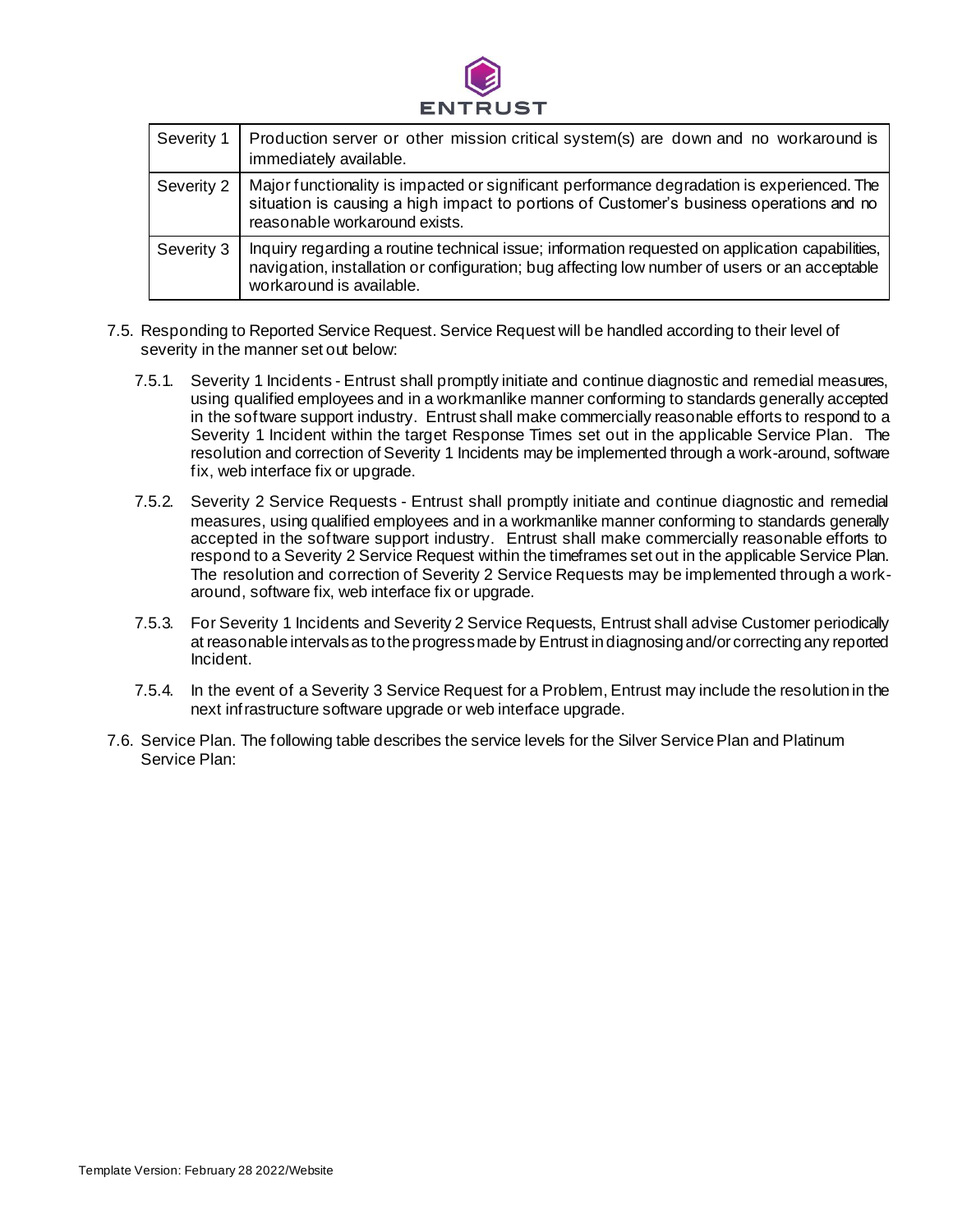

| <b>Support Service</b>                                   | <b>Silver Service Plan</b> | <b>Platinum Service Plan</b>   |  |
|----------------------------------------------------------|----------------------------|--------------------------------|--|
| Maximum number of Named Support Contacts                 | 5                          | 10                             |  |
| Availability of technical support services by telephone  | 24/5                       | 24/7/365                       |  |
|                                                          | (Sunday, 20:00             |                                |  |
|                                                          | Eastern time to            |                                |  |
|                                                          | Friday, 20:00              |                                |  |
|                                                          | Eastern time)              |                                |  |
| Priority telephone call handling:                        | No                         | Yes                            |  |
| Availability of technical support services by email/chat | 24/5                       | 24/5                           |  |
|                                                          | (Sunday, 20:00             | (Sunday, 20:00 Eastern time to |  |
|                                                          | Eastern time to            | Friday, 20:00 Eastern time,    |  |
|                                                          | Friday, 20:00              | except for December 25)        |  |
|                                                          | Eastern time,              |                                |  |
|                                                          | except for                 |                                |  |
|                                                          | December 25)               |                                |  |
| Priority email handling:                                 | No.                        | Yes                            |  |
| Immediate Incident Response Time                         | 1 hour                     | 1 hour                         |  |
| Call back for voicemail (Except for calls reporting      |                            |                                |  |
| Severity 1 Incidents)                                    | 24 Hours                   | 24 Hours                       |  |
| Response Time target for reported Service Requests       |                            |                                |  |
| Severity 1 Incidents                                     | 8 hours                    | 4 hours                        |  |
| Severity 2 Service Requests                              | 2 Business Days            | 1 Business Day                 |  |
| Severity 3 Service Requests                              | 3 Business Days            | 2 Business Days                |  |

## 8. **Upgrades for Customer-Hosted Offerings.**

- 8.1.Software Upgrades. Entrust will use commercially reasonable efforts to make available to Customer all Upgrades for Software and Third Party Vendor Products generally available from Entrust at no additional cost to Customer. Upon the release of each Upgrade, Entrust will have no obligation to provide Support Services for Superseded Products. Entrust may offer to provide Extended Support for such Superseded Product for an additional charge under the terms and conditions of a separate agreement. If Customer is interested in purchasing Extended Support, Customer may contact an Entrust sales representative or authorized reseller for more information.
- 8.2. Platform Options. If Customer has licensed a platform-specific version of Software (server Software only, e.g. "for Windows") and Entrust also offers the same version of the Software on an Entrust-supported computing platform other than the platform on which Customer originally licensed such Software (e.g. "for Mac"), upon request, Entrust will, at no additional charge, other than shipping costs, provide Customer with a copy of the alternate platform version of the Software as a replacement for the originally-licensed version. Customer may use the alternate platform version of the Software for the new platform pursuant to the same terms and conditions applicable to the original platform version of the Software, provided that Customer may not run both versions of the Software concurrently.

## 9. **Exclusions.**

9.1. Entrust shall have no obligation to provide Support Services under this Support Schedule if a Service Request is made because of: (a) Customer's failure to maintain proper site or environmental conditions, (b) any fault of Customer or any User, including misconfiguration of components, improper use, or use that is not in accordance with the applicable Documentation, (c) any attempts at repairs, maintenance, or modifications to the Covered Offerings performed by a Person other than authorized service personnel of